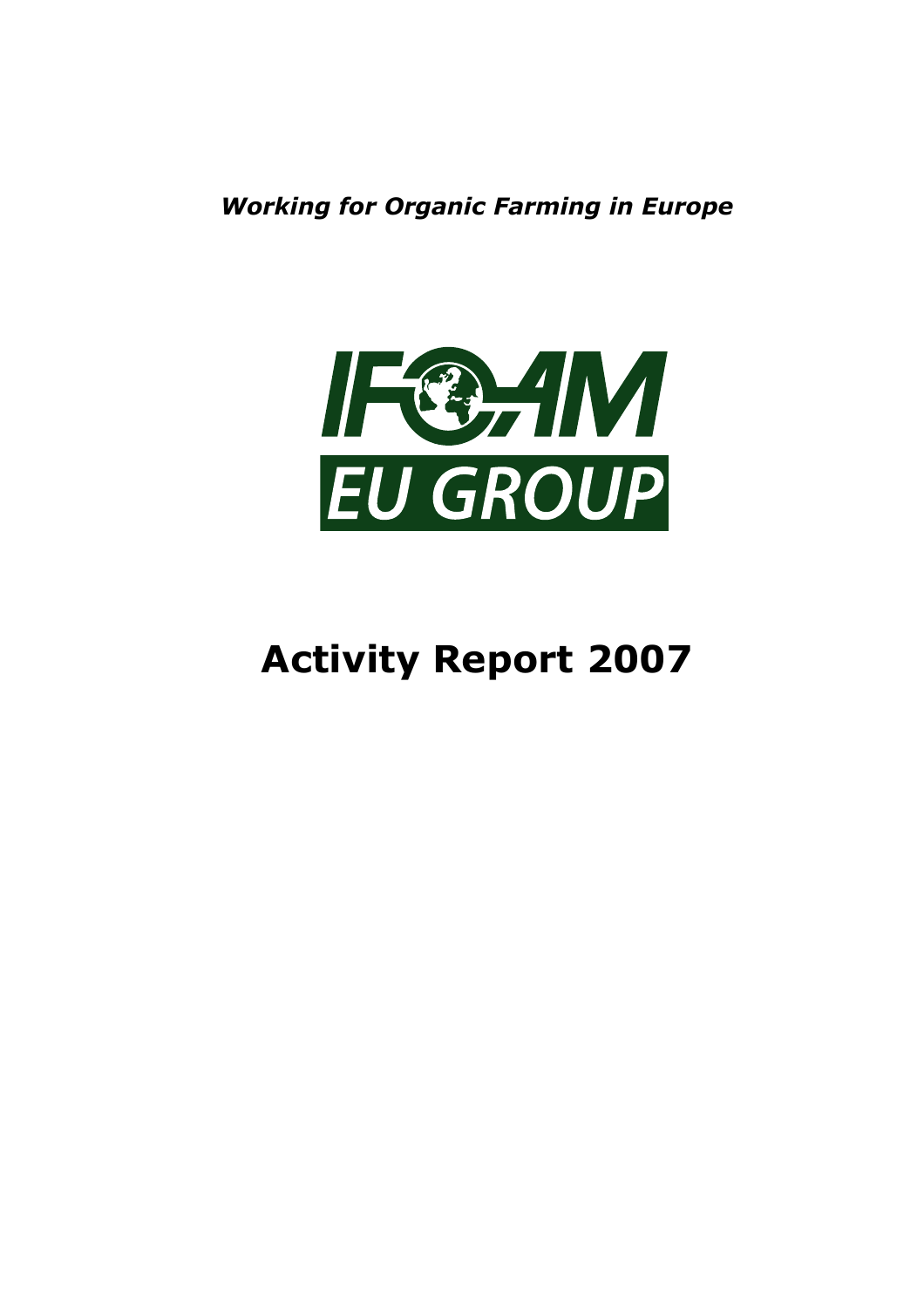

## TABLE OF CONTENTS

- A Letter From the President
- 1. Advocating for Organics IFOAM EU in Action

2. Work of IFOAM EU Group on the New Organic Regulation and Implementing Rules

- 3. Policy Work on the CAP, Environmental and Health Issues
- 3.1 CAP Health Check
- 3.2 The Soil Directive
- 3.3 Rural Development Programmes
- 3.4 GM Seed Labeling Threshold
- 3.5 Input to the Commission's Health Policy
- 4. Research
- 4.1 Research Priorities
- 4.2 Organic Research Platform and Research Vision
- 4.3 Involvement in EU Research Projects
- 5. IFOAM EU Group in Public
- 5.1 Hosting Commissioner Fischer Boel at Biofach'07
- 5.2 The European Organic Congress in Brussels

5.3 The IFOAM EU European Seminars and Participation in Other Events

- 6. Finance
- 7. Contacts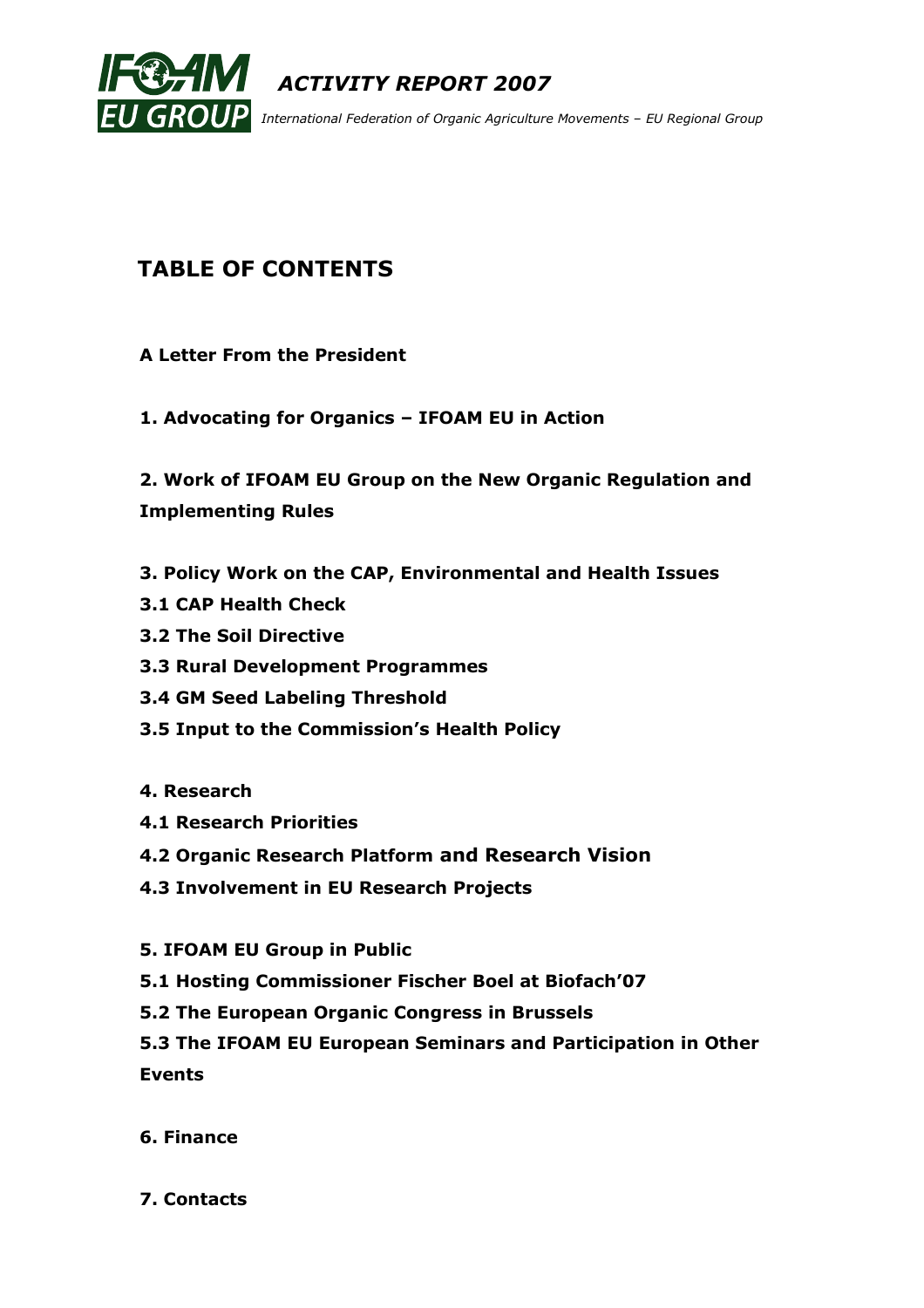

# A letter From the President

Dear members,

The IFOAM EU Group came of age in 2007. After building up its resources and its reputation throughout the decade, 2007 culminated in it organising the European organic congress in Brussels, opened by Marian Fischer Boel, EU Commissioner for Agriculture and Rural Development. This high-calibre political event gathered some 300 participants representing both the organic sector in Europe and EU and national authorities.

Another key event was the eventual approval of Council Regulation (EC) no. 834/2007, the new organic regulation. The IFOAM EU Group was active all through the year on this and the ensuing implementing rules, meeting with senior EU officials, drafting responses and positions, and lobbying to ensure the legislation worked for, rather than against, the best interests of the whole organic community – from producers through to consumers.

The Group organised two seminars on CAP-related issues during the year: on organic farming and nature protection in Bari, Italy in March, and on organic farming and the rural development programme in Pulawy, Poland in July. These events were important, both to bring together organic representatives from around Europe, and to explore and highlight the role that organic farming can play in delivering CAP objectives.

Looking more to the future, the IFOAM EU Group is also active in research. It has joined forces with ISOFAR (International Society of Organic Agriculture Research) to establish a research technology platform on organic food and farming, involving other stakeholders of the organic sector. Its first action was to develop a common 'vision for organic research 2025' as a guiding do-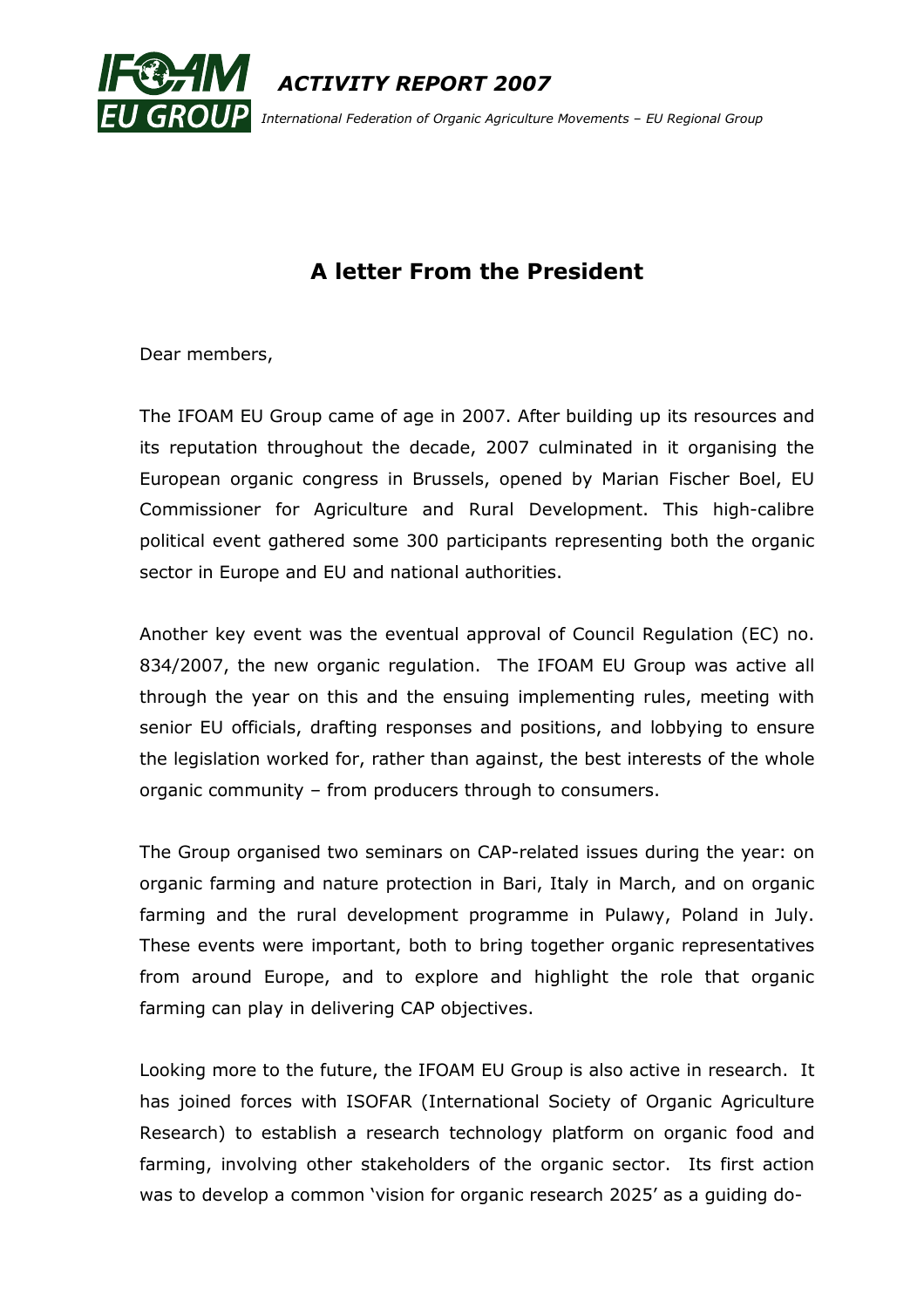

cument for organic research in Europe.

The EU Group is also a partner in several EU-funded research programmes, including ORGAP, developing evaluation tools for organic action plans, and ORWINE (to recommend standards for organic wine production).

Organic farming is the only system of sustainable agriculture that is both properly defined and regulated by law. With an office in Brussels employing six staff and a membership structure that represents some 330 member organisations in the EU 27 and EFTA countries, the IFOAM EU Group has huge responsibilities to ensure the authorities recognise the benefits organic farming can deliver. We look forward to this challenge.

Yours sincerely,

Francis Blake, President

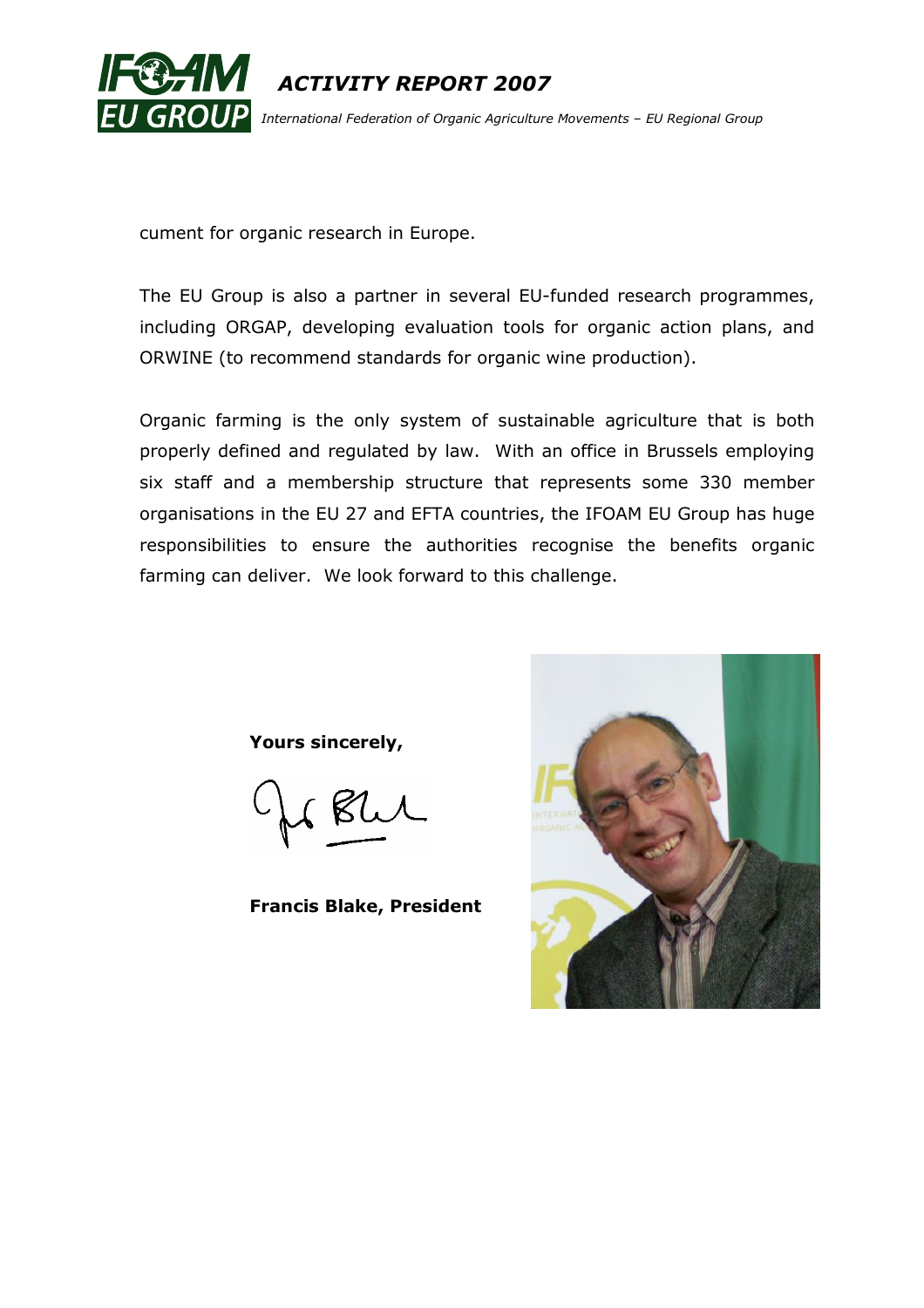

## 1. Advocacy for Organics – IFOAM EU in Action

From working out positions on the new Organic Regulation to having discussions with the responsible EU officials, to organising and taking part in important organic events, to setting up a platform for organic research, to growing and maturing as an organisation and establishing better on the Brussels lobby scene – IFOAM EU Group was through all these activities and many other vigorously engaged in advocating for the organic good and farming in Europe in the year of 2007.

With the much appreciated support of its members and the constant efforts of its management, in 2007 the IFOAM EU Group strengthened organisationally and developed further as the voice of the European organic sector vis-à-vis the European institutions.

Among other things in 2007 the IFOAM EU Group:

Invited and hosted the visit of the EU Agriculture and Rural Development Commissioner Ms Mariann Fischer Boel at the world's biggest organic trade fair – BioFach in Nuremberg.

> Held meetings with the EU Environment Commissioner Stavros Dimas as well as with members of the Cabinet of the Commissioners for Agriculture, Research and Health. All in all, the organisation could increase its representation and credibility towards the relevant high level policy makers on EU level. Throughout the year it had diverse and numerous meetings with Commission officials, mostly (but far not only) with the Organic Unit of DG Agriculture.

 Was main contractor or partner in four EU-supported projects dealing with: research (ORWINE, partner); policy planning and evaluation (ORGAP, partner); compiling database of organic standards and recommendations for the improvement of the Organic Regulation (Revision project, partner, finalised in 2007); organisation of professional discussions and assembling stakeholder input regarding the policy framework for the organic food and farming in Europe (EU Commission co-funded seminars).

 Organised its biggest public event so far – the European Organic congress which took place in Brussels and assembled more than 300 members of the organic movements from around Europe.



The leadership of IFOAM EU Group, Francis Blake and Marco Schlüter – President and Director of the Group, with the Agriculture Commissioner Fischer Boel during the European Organic Congress – Brussels, December 2007.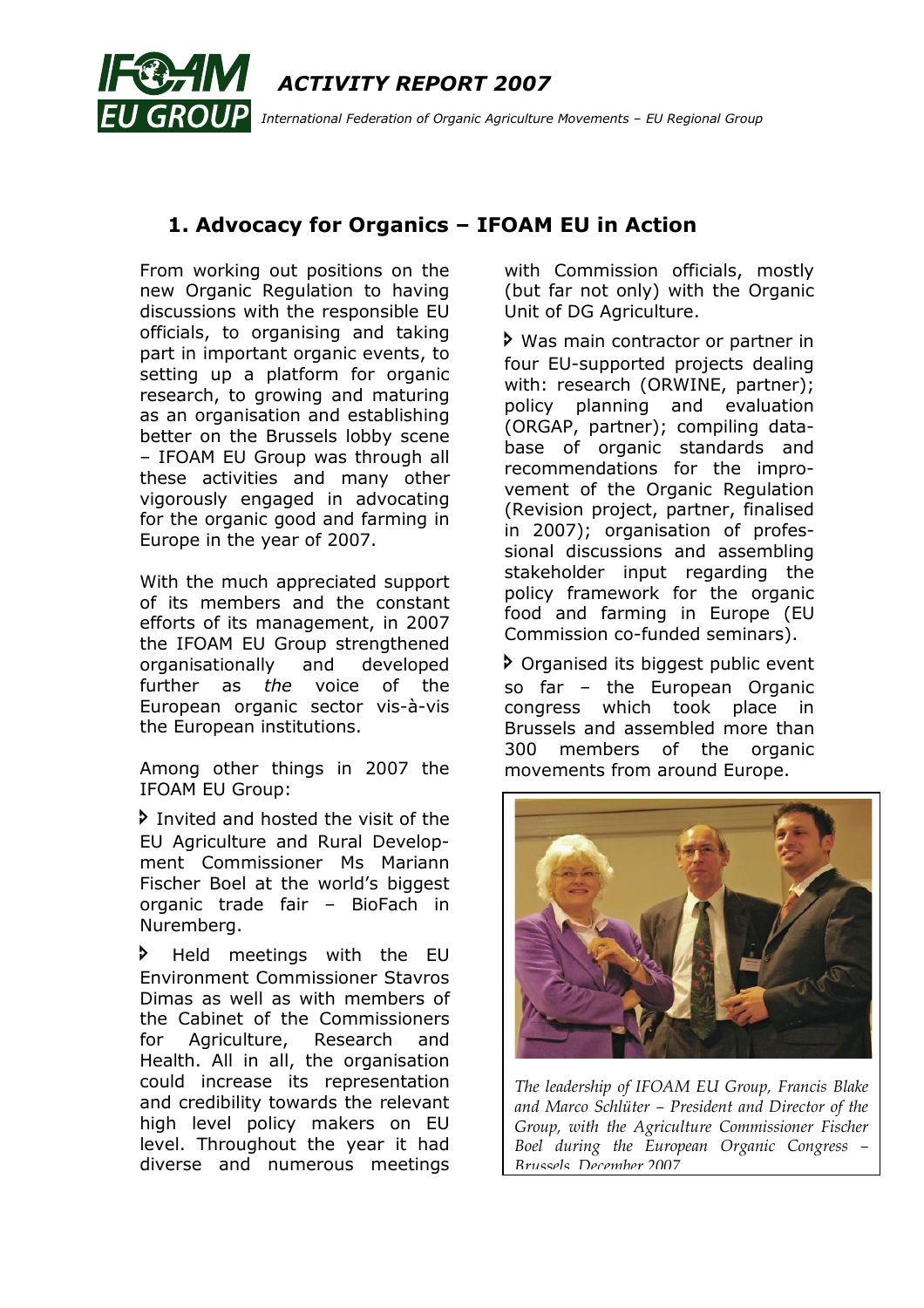

**F** Initialised an EU Technology Platform for Organic Research and the process to formulate a Research Vision for organic production.

Took active part in the work of four Advisory Groups within DG Agriculture – the Advisory Groups on Organic Agriculture, Rural Development, Fruits and Vegetables and Quality of Agricultural Production.

> Aside from DG AGRI, IFOAM EU was also part of the DG SANCO Advisory Group on Food Chain and Animal and Plant Health.

 Integrated into its decisionmaking body - the management board - and into its work flow two new member states: Bulgaria and Romania which joined the Group in 2007 with full voting rights.

## 2. Work of IFOAM EU Group on the New Organic Regulation and Implementing Rules

The new EU Organic Regulation was naturally in the focus of the activities of the IFOAM EU Group since the start of the revision process back in 2005. Throughout the 2007 crucial steps were made in the revision of the EU organic legislation. The IFOAM EU Group has been following closely and taking part in this process on behalf of the organic producers, processors, retailers and consumers who will be all in one way or another affected by the new provisions. Further, the organic revision info page, set up in 2006, was regularly updated to keep the sector informed about latest developments.

In June 2007 the Council adopted the new Organic Regulation (Council Regulation (EC) No 834/2007 of 28 June 2007 on organic production and labelling of organic products and repealing Regulation (EEC) No 2092/91) and with this concluded the first stage in the process of replacing the old regulation from 1991.

Having communicated through meetings and written comments the IFOAM EU stands on various articles and points of concern mostly to the Agriculture Commissioner and the DG AGRI Unit on Organic Farming, but also, as an example, to the Special Committee of Agriculture or the German federal minister on food and agriculture, the IFOAM EU then shifted its attention to the work on the Implementing Rules, which were about to shape the actual working of the newly adopted regulation.

The IFOAM EU Group took active role in the stakeholder consultation on the Implementing Rules which started in September 2007 with the circulation of a Comparative Analysis Table on the Implementing Rules and a Draft Consultation Questionnaire, inviting expert opinions. Although of the opinion that the questionnaire was not detailed enough for a true expert discussion, in September and October 2007 IFOAM EU promptly organised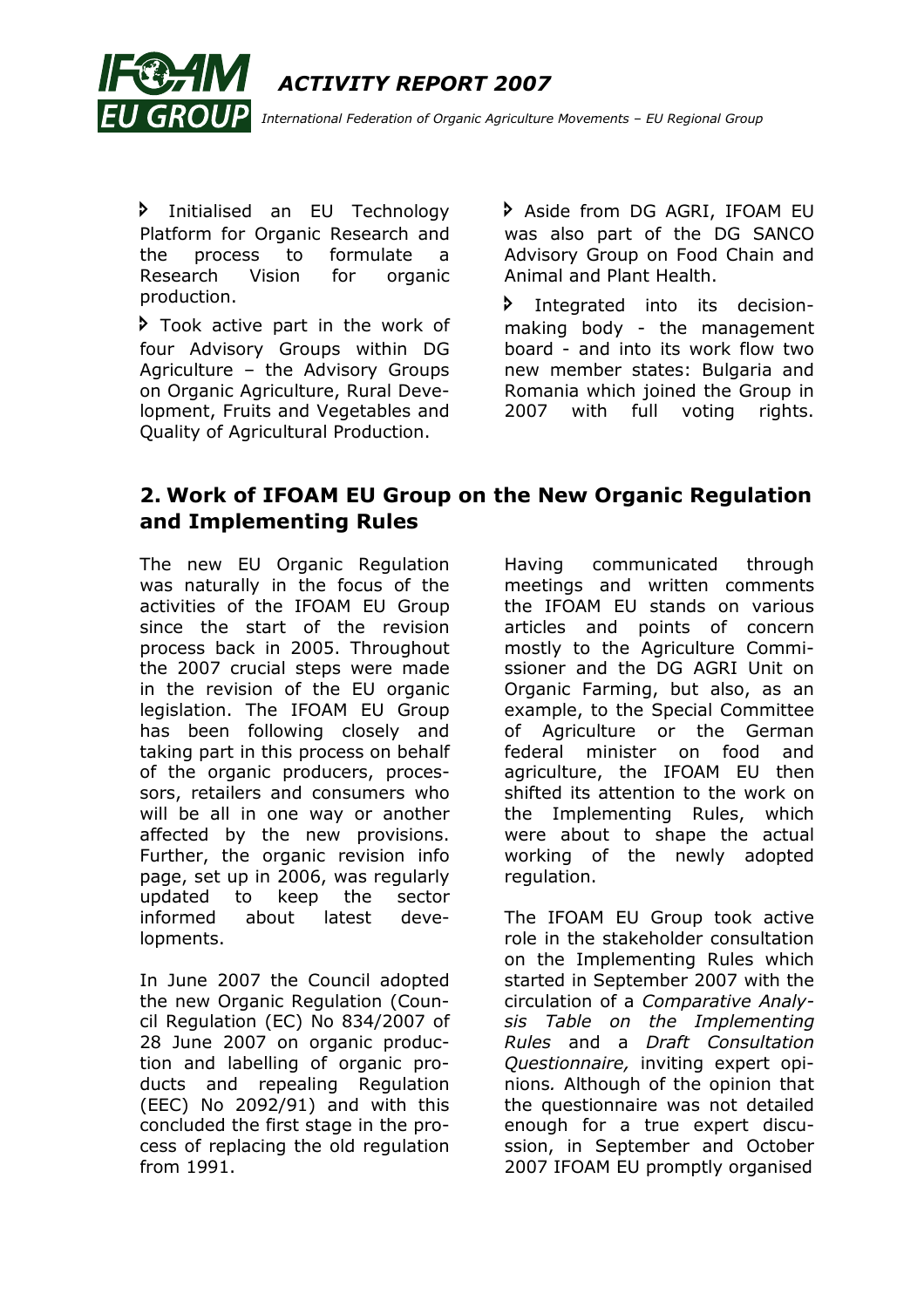

internal input from its network of experts and worked out a reaction to this through two documents: Comments on the Commission's Analysis Table and Response to the Consultation Questionnaire.

Through them, the Group expressed its stands on questions concerning the exceptional production rules and their level of authorisation, the nature of controls and the positives sides of the risk based controls, the need for more elaboration in the area of poultry production, the way of calculation of organic content, and other issues of importance for the organic sector.

In addition to that, in commenting to various aspects of the Implementing Rules, it produced and sent to the relevant institutions position papers on:

- The Minimum Conversion Periods (Annex I.A. of Regulation 2092/91 which was later transferred to the Implementing Rules);
- The Labelling of Seed Mixtures:
- Sodium Carbonate in Annex VI B and Potassium Bicarbonate in Annex II B;
- **Risk Based Inspections;**

 The Exceptional Production Rules.

At the end of 2007 an IFOAM EU Organic Aquaculture Expert Group was established to influence the European Commission work on setting up the implementing rules in this area.

In the meantime the IFOAM EU Specialist Group for Organic Processing met in 2007 three times to discuss on a number of topics. The final changes to the Organic Regulation 834/2007, the assessment of the newly-set (for the first time) objectives and principles on organic processing, the development of understanding of the final Regulation, were the main tasks in 2007. On the other hand, just as it was with the whole IFOAM EU, the work of the Processors Group completely focused on the Implementing Rules towards the end of the year.

Parallel to this, the Processors Group exchanged observations on the different national organic markets and discussed market trends and developments.

## 3. Policy Work on the CAP, Environmental and Health Issues

#### 3.1 CAP Health Check

CAP Health Check - the EC-initiated policy review of the EU Common Agriculture Policy and its ongoing reform, was another point of interest for the IFOAM EU Group during 2007.

The Group launched a position paper on this topic in October 2007.

The paper pointed to the CAP Health Check as an unique opportunity to improve the CAP - and organic policy within CAP, and provided reform proposals. In particular, the so called modulation up to 20 percent in order to shift money to rural development programmes was one of the major demands. Further, the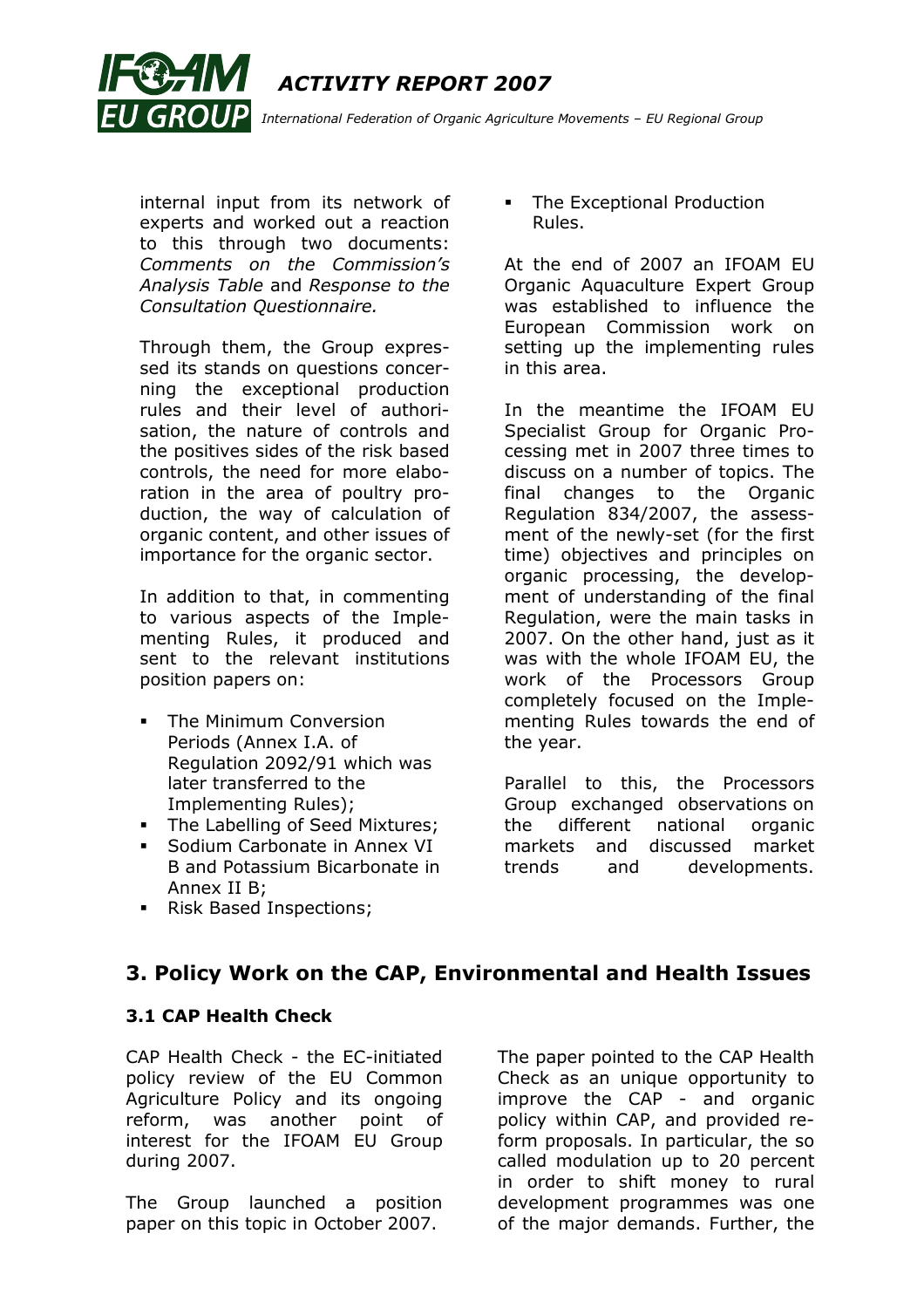

change of single farm payment scheme was another demand as it is currently in most countries based on the historic basis of 2000-2002 which normally favours intensively managed farms.

3.2 The Soil Directive

In April 2007 the IFOAM EU Group took a position on the proposed EU Soil Directive. The Group underlined its support for an EU wide protection for soil in a letter sent to the German Presidency and the President of the European Parliament.

The letter stresses that soil has always been the starting point for organic farming and the foundation of organic farm management and that it is the organic farming practices that work for the protection of soils.

3.3 Rural Development Programmes

In May 2007 IFOAM EU Group sent a letter to the Agriculture Commissioner Fischer Boel to draw her attention to a number of concerns of IFOAM EU Group regarding the national and regional rural development programmes. The letter pointed to main problems like the

3.4 GM Seed Labeling Threshold

Like the years before the Group also kept continuous strong attention on the problem of the labelling thresholds in non GM seed. In May, together with Greenpeace, Friends of the Earth and other organisations, IFOAM EU Group undersigned

The CAP discussion was part of the expert work within the two seminars organised by the IFOAM EU Group throughout the year (in Italy and in Poland) and the European Organic Congress in the end of the year.

Later in the year the EU Council postponed the decision on the Soil Directive. In a letter to the EU Environment Ministers, the European Environmental Bureau (EEB), the IFOAM EU Group and BirdLife International expressed dismay at the unwillingness of a certain group of Environment Ministers to face a very real problem in the EU countries: the continuing degradation of the soils. IFOAM EU strongly supported a push for EU wide legislation for soils protection.

lack of consideration of the Community strategic guidelines for the rural development programmes (which called upon the Member States to support the organic sector through their rural development plans), and the weakness of the undertaken agri-environmental measures.

a Letter to the Environment Commissioner Stavros Dimas regarding the "online consultation on Community labelling thresholds for the adventitious or technically unavoidable presence of authorised genetically modified (GM) seeds in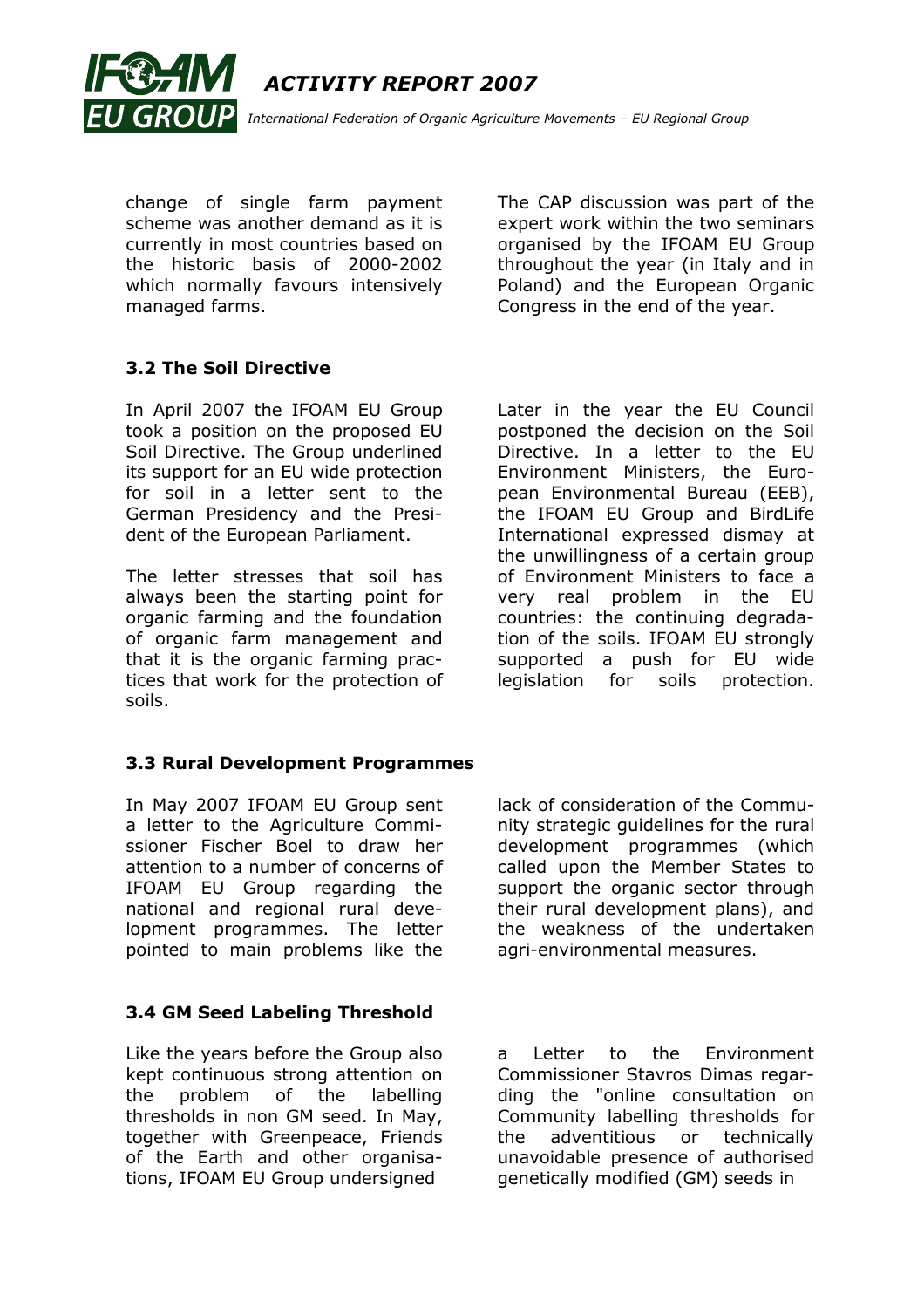

conventional seeds", which was launched earlier in the same month on the internet. The letter expressed serious concerns about this consultation procedure and reiterated the IFOAM EU position of zero tolerance to the contamination of both conventional and organic seeds with GMOs. The IFOAM EU's firm stance on the issue has been that the presence of GMOs in seed should be identified and labelled at the detection level. The EU Group met also the EU Commissioner for Environment, Stavros Dimas, to discuss the issue and line out its importance for the organic sector.

Later in the year the EU Group also signed a Letter to the 27 European Commissioners against approval of GM maize varieties. The letter specifically protested against the commercial cultivation of two new GM maize varieties (Bt11 and 1507) in the EU.

#### 3.5 Input to the Commission's Health Policy

In the end of 2007 IFOAM EU Group took part in the DG SANCO (Directorate General of the EU Commission for Health and Consumer Protection) consultation on the Future Challenges Paper: 2009-2014. The

Group expressed opinions on topics like consumer protection, ethical consumption, consumer perceptions to high risk technologies and how best to communicate health risks to the common end-consumer.

#### 4. Research

#### 4.1 Research Priorities

In July the IFOAM EU Group prepared and forwarded to DG Research of the Commission a document summarising the most urgent research needs of the organic sector. It asked the Commission to take into account the formulated organic research priorities in the 7th Research Framework Programme. The summary and the subsequent interactions with DG Research were only a part of what the Group undertook in the field of research.

#### 4.2 Organic Research Platform and Research Vision

In 2007 IFOAM EU Group in close cooperation with ISOFAR started one of its biggest strategic projects

in the area of research: the establishment of an EU-wide Organic Research Platform including setting up a Research Vision for organic food and farming.

In June in Hagenthal-le-bas, France, the IFOAM EU Group and experts from the organic sector gathered together to put a start to the development of an Organic Research Vision, a document that was to outline the organic research challenges and priority areas until 2025. The draft Research Vision was then publicly launched and subjectted to extensive consultation through broad circulation, inviting input to the consecutive drafts, and discussions undertaken during the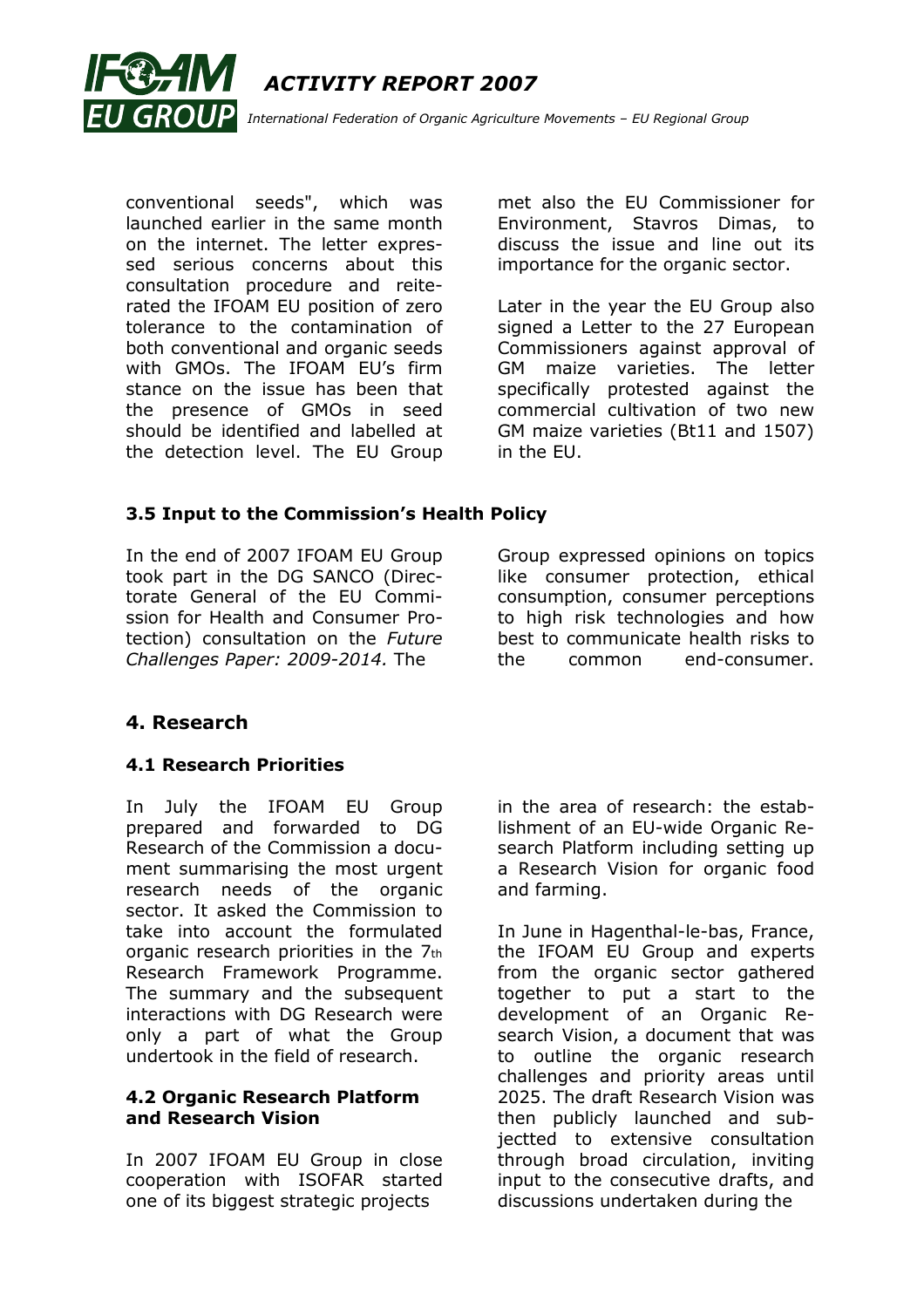

Congress in December and at other events. Towards the end of the year IFOAM EU Group and ISOFAR (International Society of Organic Agriculture Research) were ready with the 4th draft of the Vision.

The intensive work on this document throughout the second half of the year was to prepare the basis for the establishment of a Research Technology Platform on organic food and farming, planned for 2008. Its aim was to unify forces and potentials in order to influence the research priorities of the European Union and to secure sufficient EU funding for organic research projects. The platform secretariat was to be settled at the Brussels office of the IFOAM EU Group.

#### 4.3 Involvement in EU research projects

The undertakings of IFOAM EU in

## 5. IFOAM EU in public

#### 5.1 Hosting Commissioner Fischer Boel at Biofach'07

For the first time in the long history of the biggest annual organic event – BioFach in Nuremberg - the IFOAM EU Group was the host of a visit of an EU Agricultural Commissioner to the event. At the invitation of IFOAM EU the current Commissioner for Agriculture and Rural Development Mariann Fischer Boel attended BioFach and opened the fair. Together with the leaders of IFOAM EU, Commissioner Boel also attended many exposition stands and enjoyed the huge variety and richness of the exposed organic produce. For IFOAM EU it was of course an important opportunity to

The EU Commissioner Fischer Boel and the President of IFOAM EU Group Francis Blake at BioFach'07

participation in three researchrelated projects. That is, the Organic Revision project – a threeyear project with the objective to develop recommendations for the ongoing revision; this project was successfully completed in 2007. Secondly - ORGAP, implemented by a consortium where the IFOAM EU Group was one of the partners developing evaluation tools for the European Action Plan for Organic Food and Farming; the projects will end in 2008. Thirdly – ORWINE, a three year project to develop processing rules for organic wine and recommendations for the new Organic Regulation (in 2007 IFOAM EU coordinated pilot farms in Hungary, Portugal and Spain). The results of the latter project will be available in the beginning of 2009.

the area of research extend to its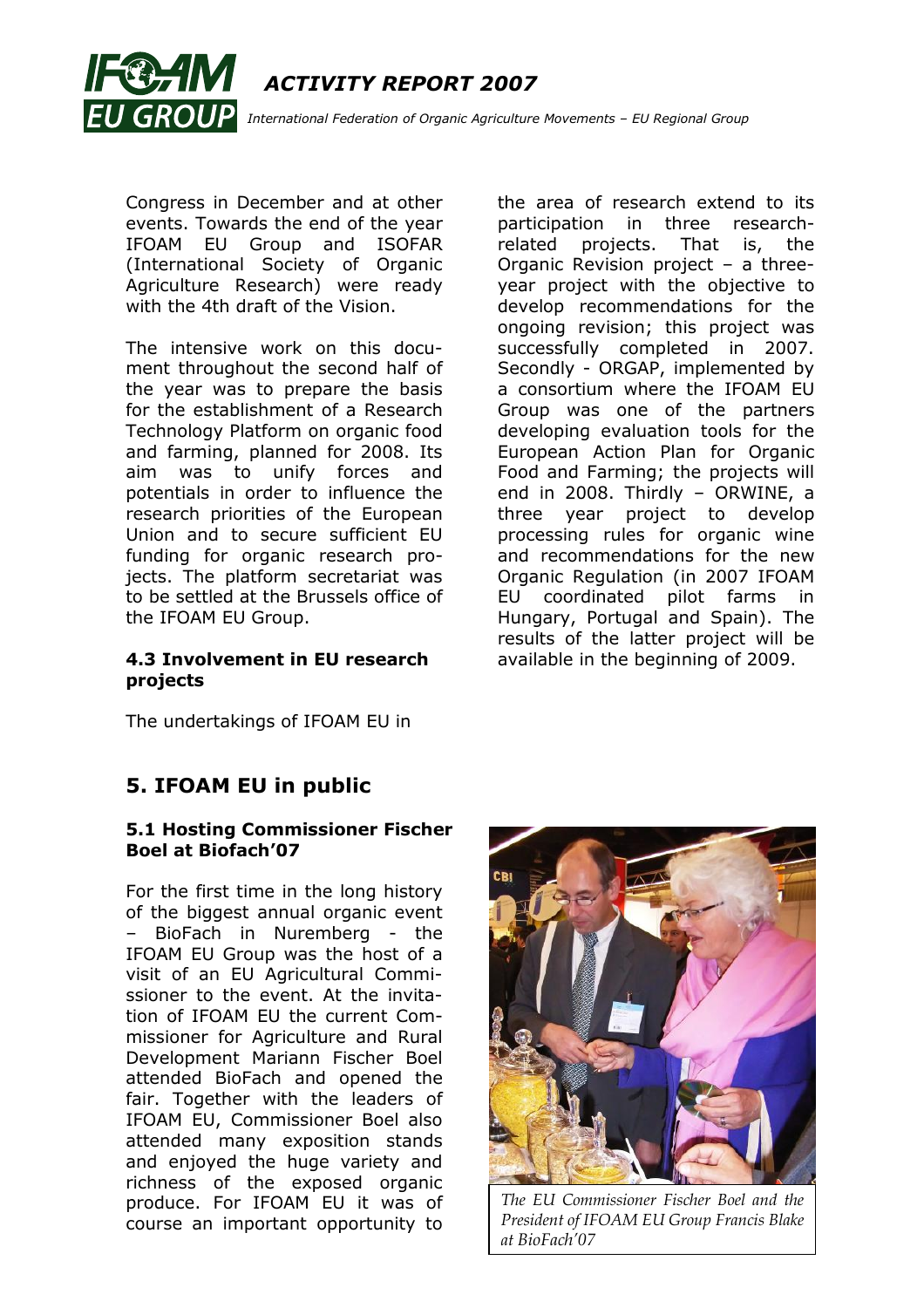

discuss ongoing issues – above all the Regulation which was at that time still on its way (it was later adopted in summer) and the planned participation of the Commissioner in the Organic Congress, organised by IFOAM EU later in 2007.



The EU Commissioner Fischer Boel took an informal walk through the huge halls of BioFach in the company of the President and the Director of IFOAM EU Group – Francis Blake and Marco Schlüter, and some of the board members of the Group (on the picture, to the left of Ms Boel – Thomas Dosch, President of Bioland and German IFOAM EU board member).

5.2 European Organic Congress – Brussels, December'07



The last highlight of a long and busy year was the European Organic Congress in Brussels on December 4-5, designed and implemented by the IFOAM EU Group as a major policy shaping event. The congress, which was attended by more than 300 participants from 34 countries, was opened with speeches from the Agriculture Commissioner Mariann Fischer Boel and the Vice Chairman of the European Parliament agriculture committee Friedrich–Wilhelm Graefe zu Baringdorf. In addition to that, the participation of high-level



From left to right: Ladislav Miko (Director of Directorate B in the European Commission: Protecting the Natural Environment), Julien Mousnier (cabinet of Commissioner Fischer Boel), Timothy Hall (Acting Director, Directorate E: Agriculture, Forestry, Fisheries, Aquaculture), Hannes Lorenzen (Agricultural Advisor in European Parliament), Marco Schlüter (Director of IFOAM EU Group). Photo: Kai Kreuzer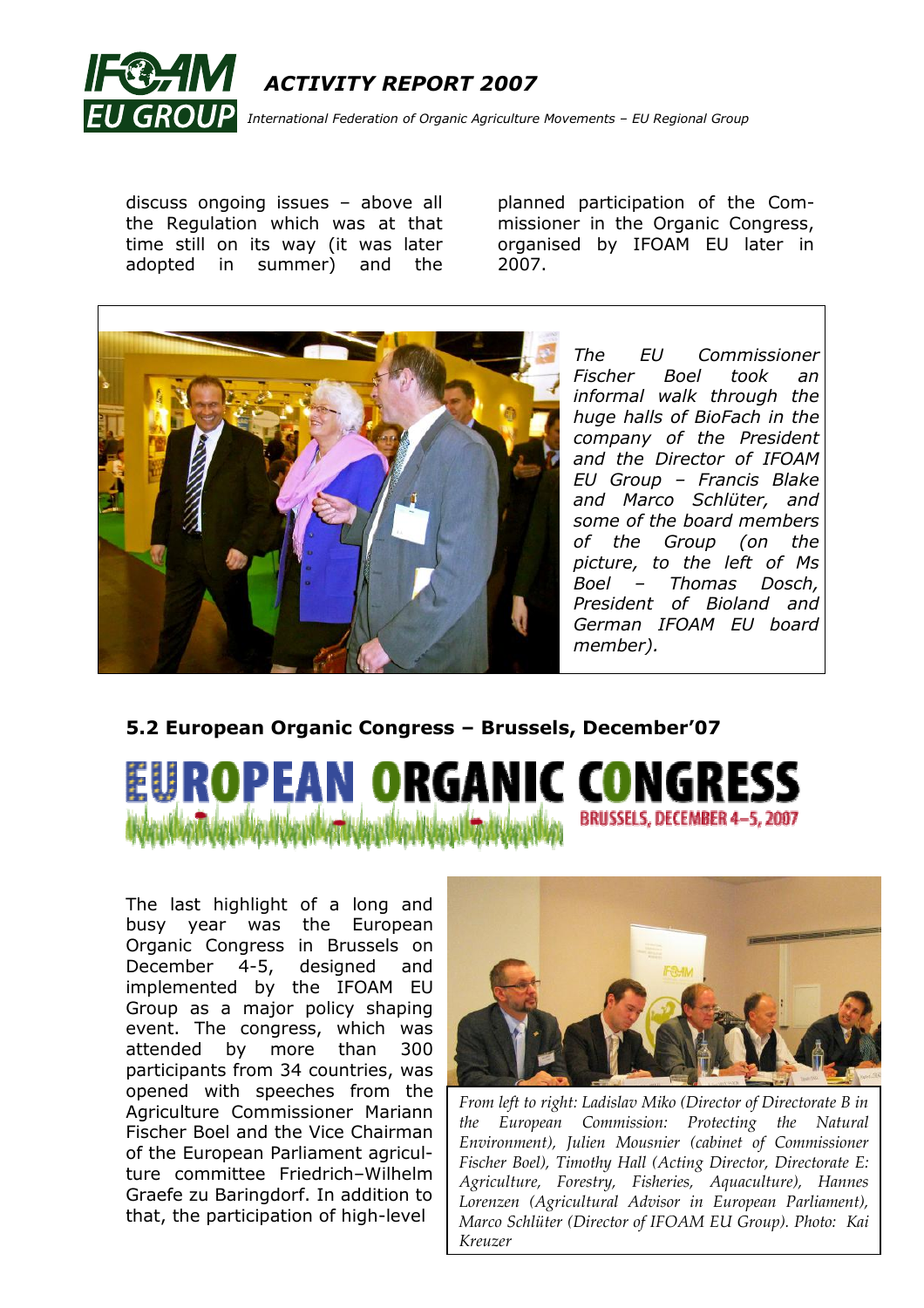

 ACTIVITY REPORT 2007 International Federation of Organic Agriculture Movements – EU Regional Group

speakers from OECD, Commission delegates from Commissioner cabinets, the so many representatives of the organic sector and of other core NGOs underlined the importance of the event.

The main focus of the congress was to work out a new political agenda for organic food and farming. It came up with conclusions and recommendations in the following areas:

- **New political agenda to** ensure the further development of organic production in the future a new political agenda is needed outlining a consistent policy.
- **CAP Health Check to make** organic farming a specific focus of the environmental measures to be developed as part of the EU's CAP Health Check;
- **Rural development** to ensure that some of the proposed increase in rural development funding is targeted at organic farming;
- **Research** to support the development of a dedicated organic research vision and research platform;



Working moment during the congress – IFOAM EU board member Anton Pinschof poses a question.

- Stakeholder involvement to improve the involvement of stakeholders in the process of reforming the EU regulation;
- Ethics to maintain the integrity of organic food with reference to core values, to protect against devaluing the concept as the market expands;
- GMO vs. Organic to continue campaigning for GMO policies that protect the GM free status of organic products and ensure that liability for contamination is consistent with the polluter pays principle.

#### 5.3 The IFOAM EU European Seminars and Participation in Other Events

**European seminars - In the year** of 2007 IFOAM EU Group continued to maintain the expert discussion as well as to increase its public profile through the delivery of seminars in different EU countries. The Group organised two seminars, co-financed by the European Commission: a seminar which took place in March

2007 in Bari, Italy, and centered around a discussion about organic farming and nature protection as tools for sustainable growth; and a second seminar, focused on the CAP Health Check, the new Organic Regulation and the Rural Development Programmes, which was delivered in Pulawy, Poland, in July.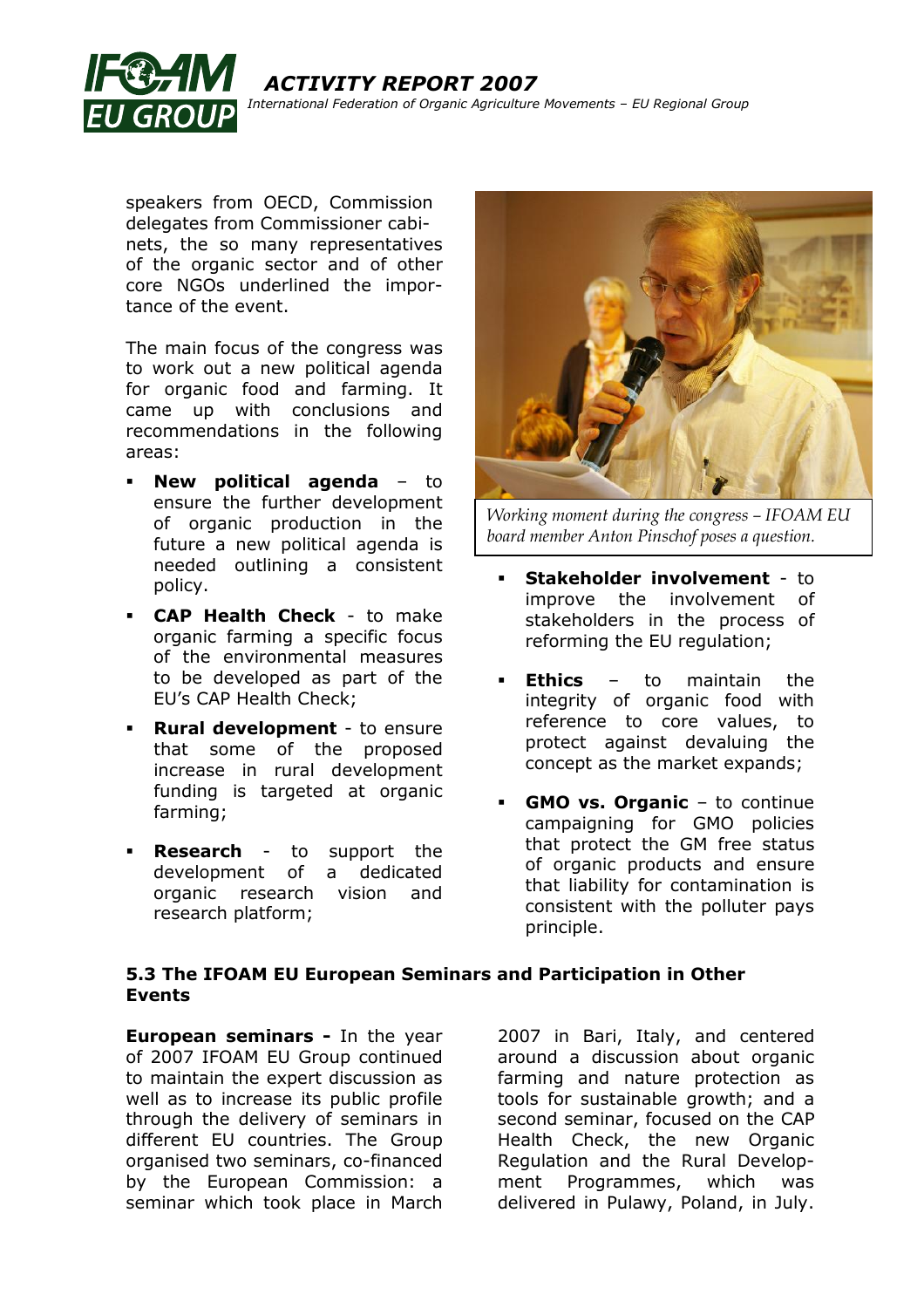

Green Week - As it became tradition over the last years, the



The team of the Brussels office of IFOAM EU Group during Green Week 2007

**Bioacademy -** As already established IFOAM EU also patroned the Bioacademy in Lednice, Czech Republic. In 2007 IFOAM EU Group

## 6. Finance

The issue of finance kept the IFOAM EU Group rather busy also in 2007, but nevertheless in the end it was overall a successful year, also from this point of view.

In line with the financial concept the targeted amount raised from membership fees was to increase step by step to 140,000€ by 2008. About 110,000€ revenue from membership in 2007 was a good step forward in this direction.

However, as the membership fees increased significantly over the last two years, this issue will remain a high priority also for the years to come.

IFOAM EU Group took part in the annual Green week of the European Commission.

Green Week 2007 took place in the Charlemagne Building of the European Commission in June. The IFOAM EU Group was represented at this event with an information stand. The topic of the Week was "Past Lessons and Future Challenges". In this context, IFOAM EU Group stand was inspired in the past lessons and future challenges for the organic movement, with a focus on the development of organic farming in the EU, the EU policies with impact on the organic sector and the Organic Regulation.

invited and hosted at the event the Head of the Organic Unit in DG Agriculture, Ms. Isabelle Peutz.

Other sources of income in 2007 were donations and funding grants from the European Commission and other donors.

#### Donations from:

VBP, Synabio, SIPAL, Organic Services, Wagner Tiefkühlprodukte GmbH, Ludwig stocker Hofpfisterei, Agrano, Marktgesellschaft Naturland-Betriebe, BioAustria and Biokontroll

Grants from:

- Flemish government
- The European Commission CAP grant to co-finance 3 seminars implemented by IFOAM EU in 2006 and 2007, and smaller grants within the projects Revision, ORGAP, ORWINE, EVS.